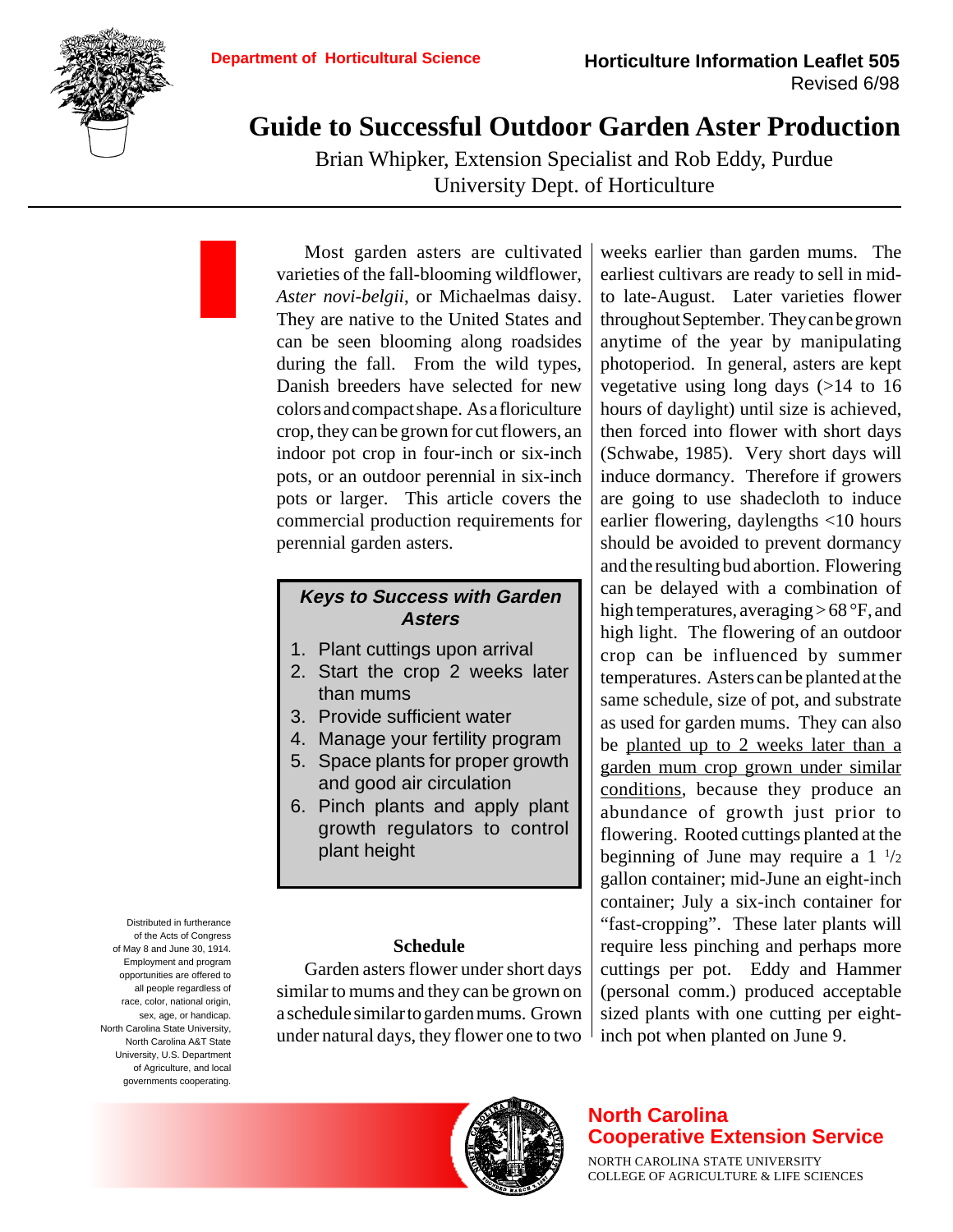## **Pinching**

Pinch 7 to 14 days after potting rooted cuttings, removing all but 3 to 5 internodes. Pinch every 14 to 18 days until July 25, again leaving 3 to 5 internodes on each branch which has emerged since the previous pinch. Shears can be used. For a crop planted around June 9, three pinches are required.

#### **Plant Growth Regulators**

A plant growth regulator should be applied after the final pinch, when  $1 \frac{1}{2}$  to 2" of new growth has occurred. This will reduce final plant height, intensify the dark green color of the foliage, and most importantly create rounder, more uniform plants. Foliar sprays of either B-Nine (two applications at 5,000 ppm, applied one week apart) or Sumagic (a single application at 80 ppm) produced rounder, more uniform plants (Eddy and Hammer, personal comm.). Other recommendations include B-Nine at 1,500 to 2,000 ppm applied as needed (Luczai, 1992) or two applications of B-Nine at 2,500 ppm (McAvoy, 1993).

#### **Fertilization and Irrigation**

Maintain the substrate pH between 5.8 to 6.5 for a soilless substrate. Use a complete N-P-K fertilizer providing 200 ppm N and  $K_2O$  via irrigation water. A rate of 150 ppm N and  $K_2O$ may be sufficient for a soil-based substrate. Asters are less salt tolerant than mums. Excessive fertilization causes the plants to grow large and tilt in the pots. Growers need to manage their fertility program to avoid excessive salt build-up. Measure the substrate solution electrical conductivity (EC) routinely and utilize monthly leaching of salts, if EC is too high. Low fertilization results in small plants. Fertilization outdoors may need to be supplemented with a higher rate or a slow release fertilizer like Nitroform (38-0-0) if excessive leaching occurs due to heavy rains. Though asters are more drought tolerant than garden mums, drought stress can cause yellowing of the lower leaves. Fertilization should be terminated when the flowers begin to open to improve flowering longevity. Foliar analysis values for garden aster are provided in Table 1.

## **Spacing**

Use the same spacing as for garden mums. 18" centers for a six-inch to eight-inch pot.

#### **Insects**

Asters have few insect pests. If needed, follow the same insecticide regime as for garden mums. Bees are attracted to aster flowers. Market the plants when one-quarter of the blossoms are open to prevent problems with attracting bees.

| garden asters.        |                              |  |  |  |  |  |
|-----------------------|------------------------------|--|--|--|--|--|
| <b>Nutrient</b>       | Recommended<br>concentration |  |  |  |  |  |
| $\mathbf{r}$<br>(1.7) |                              |  |  |  |  |  |

**Table 1. Foliar tissue standards for**

| Nutrient                | Recommended<br>concentration |
|-------------------------|------------------------------|
| Nitrogen $(N)$ $(\%)$   | $2.2 - 3.1$                  |
| Phosphorus $(P)$ $(\%)$ | $0.24 - 0.65$                |
| Potassium $(K)$ $(\%)$  | $3.3 - 3.7$                  |
| Calcium (Ca) (%)        | $0.98 - 1.7$                 |
| Magnesium $(Mg)$ $(\%)$ | $0.18 - 0.35$                |
| Boron (B) (ppm)         | $37 - 46$                    |
| Iron $(Fe)$ (ppm)       | $162 - 180$                  |
| Manganese (Mn) (ppm)    | $65 - 273$                   |
| Zinc $(Zn)$ (ppm)       | 26 - 121                     |

*Values are reported on a dry-weight basis, based on a limited number of plants. The most recently matured leaves of field grown plants were sampled when flower buds were present, but prior to flowering. Samples taken from vigorously growing healthy plants and are only guidelines. Source: Armitage, 1993.*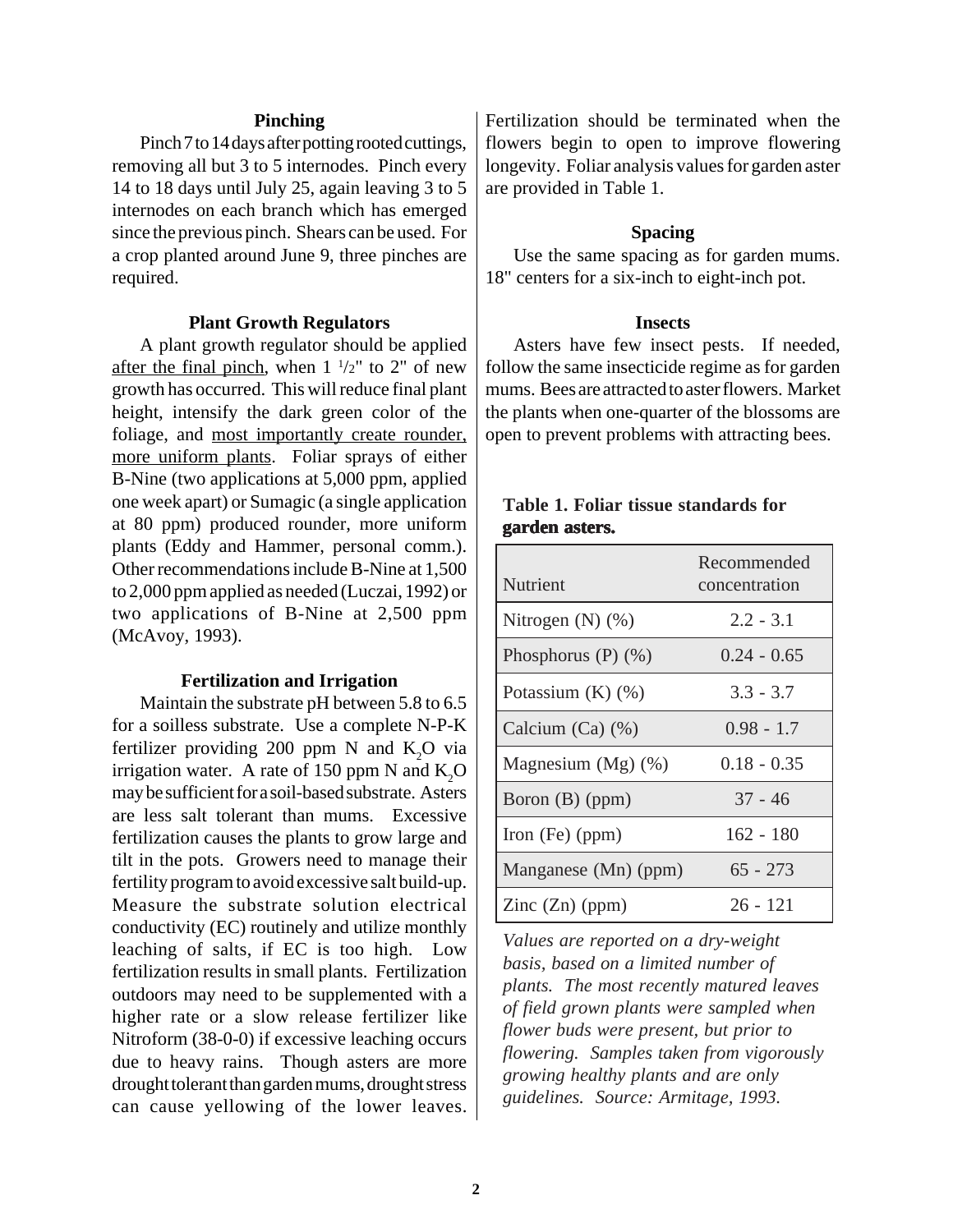#### **Diseases**

Rust and powdery mildew are the two major foliar diseases of garden asters. Other possible foliar diseases are downy mildew, *Alternaria* spp. *Cercospora asterata*, and *Septoria* spp. Cultural practices to control foliar disease include avoiding wet foliage during irrigations and select a production site that provides adequate air circulation. Potential root/stem diseases include *Pythium*, *Phytophthora*, *Fusarium*, *Rhizoctonia*, and *Verticillium*.

## **Future Considerations**

Garden asters are extremely hardy. Given this fact, future follow-up sales may be limited. to boost your fall sales. Along with garden

In addition, once established in the yard, garden asters are aggressive growers and some cultivars like Blue Butterfly require up to  $6 \text{ ft}^2$  of space.

## **Varieties**

Make a majority of your order blue, red, and purple. The top selling varieties for Yoder are: Patricia Ballard, Frida Ballard, Professor Kippenberg #2, Celeste, and Winston Churchill. Table 2 contains additional growth information about the top five varieties.

#### **Marketing**

Garden asters provide another flowering crop

| Variety                       | Color              | Vigor  | Flower<br><b>Size</b> | <b>Natural</b><br>Response | Response<br>Group<br>(weeks) | Comments                                                                                                             |
|-------------------------------|--------------------|--------|-----------------------|----------------------------|------------------------------|----------------------------------------------------------------------------------------------------------------------|
| Celeste                       | Lavender /<br>Blue | Medium | Medium                | Early                      | $5^{1/2}$                    | A striking dark blue-<br>petaled flower with<br>complementary<br>yellow disk.                                        |
| Frida<br><b>Ballard</b>       | Raspberry          | Medium | Medium                | Mid                        | 5                            | Very close in<br>performance to<br>Winston Churchill,<br>except slightly darker<br>color and later.                  |
| Patrica<br><b>Ballard</b>     | Pink               | Medium | Large                 | Mid                        | 5                            | Large lavender-pink<br>flowers and moderate<br>vigor. Avoid<br>daylengths less than<br>10 hours for best bud<br>set. |
| Professor<br>Kippenberg<br>#2 | Lavender /<br>Blue | Short  | Large                 | Mid                        | <b>NR</b>                    | Dwarf variety with<br>large, blue-purple<br>flowers.                                                                 |
| Winston<br>Churchill          | Raspberry          | Medium | Large                 | Early                      | 5                            | Top selling variety<br>for Yoders.                                                                                   |

## **Table 2. Descriptive information about the top five garden aster cultivars from Yoders.**